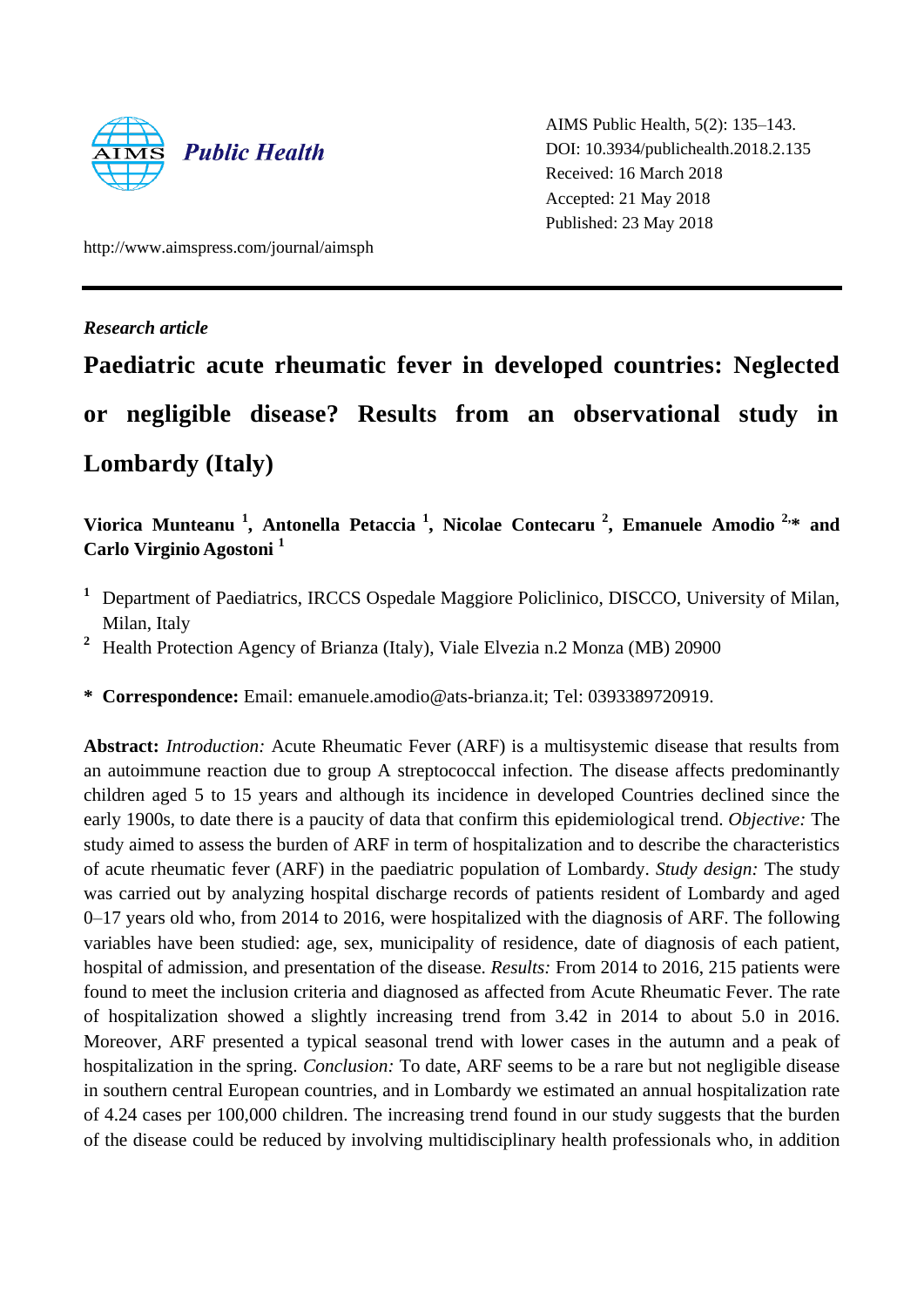to the paediatrician of free choice, would promote evidence based medicine management of the disease during all its clinical phases.

**Keywords**: acute rheumatic fever; epidemiology; hospitalization; children; adolescent; paediatric; Italy

## **1. Introduction**

Acute Rheumatic Fever (ARF) is a multisystemic disease that results from an autoimmune reaction due to group A streptococcal infection. It occurs mainly in school-age children and young adults [1]. The most common and specific clinical manifestations of the disease affect joints, heart, brain, cutaneous and subcutaneous, and include polyarthritis, carditis, chorea, appearance of subcutaneous nodules and erythema or rash [2]. The most significant complication is cardiac involvement, also defined as Rheumatoid Cardiopathy (RC). The most important of its heart clinical manifestations are largely characterised by valvulitis, involving in particular the mitral valve and aortic valve, with chronic and disabling consequences.

Although the incidence and prevalence of ARF and RC are declining in developed Countries since the early 1900s, they continue to be the main causes of morbidity and mortality among young people in developing Countries. It has been estimated that there are over 15 million RC cases worldwide, with 282,000 new cases and 233,000 deaths each year [1]. Acute Rheumatic Fever affects predominantly children aged between 5 and 15 years of age. Initial episodes become less frequent in adolescents and young adults, and are rare in individuals over the age of 30; about 60% of people with ARF in endemic communities subsequently develop RC [3,4]. The risk of ARF is fundamentally overlapping in males and females, but the risk of rheumatic carditis is 1.6 to 2.0 times higher in women [4,5]. The latest estimates of the global number of rheumatoid cardiovascular patients include 9 million years of life lost adjusted for disability, 33 million prevalent cases and 275,000 deaths each year, which occur predominantly in low and middle-income countries [6–8]. RC prevalence increases with age [9], depending on adherence to secondary prophylaxis, severity of valve damage, access to specialist management and surgery [10,11]. Acute Rheumatic Fever epidemiology varies from country to country [10], with a particularly high prevalence in Africa [12–14] and in the Pacific [15–18], in Latin America [19], the Middle East [20,21] and in Asia [22,23]. However, to date there is a paucity of updated data for several countries, including Italy. In this sense, updated data and both clinical and epidemiological characterization of the disease represent a major need for promoting preventive health strategies, quantifying national public health financial planning and, finally, reducing the burden of disease. According to the previous considerations, the main aim of this study was to examine the hospitalization rate attributable to ARF and describe its epidemiological characteristics in the paediatric population in Lombardy, the most populous region of Italy, during the 2014–2016 period.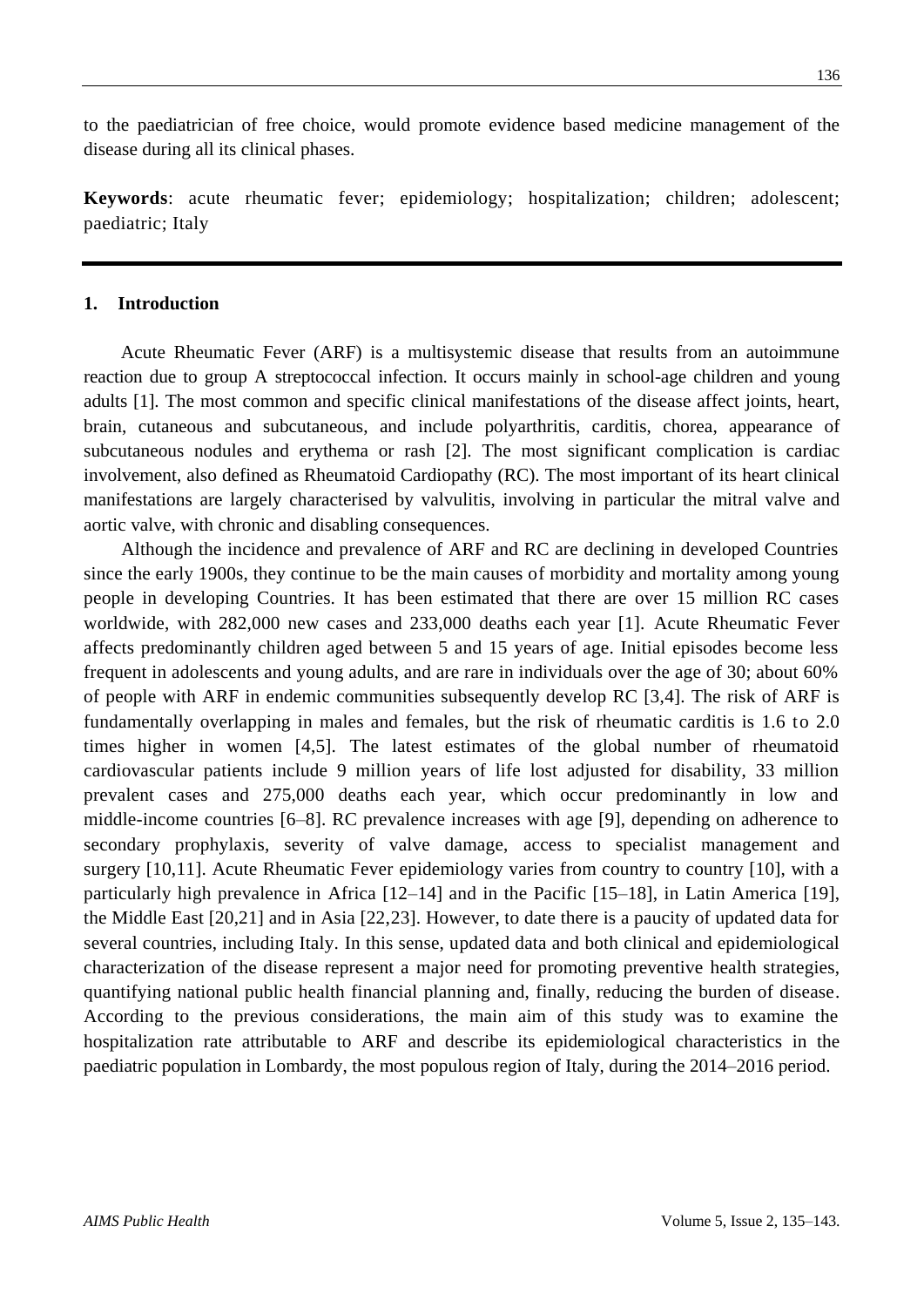#### **2. Material and methods**

Lombardy is one of the twenty administrative regions of Italy; it is sited in the northwest of the country, with an area of 23,844 square kilometres (9,206 sq. mi) and about 10 million people (population of 10,023,876 to 1 January 2017 from ISTAT data), representing one-sixth of Italy's population. Lombardy's capital is the second-largest city and the largest metropolitan area in Italy.

The study included a three-year timeframe, from January 1, 2014 to December 31, 2016. Subjects affected by ARF were identified by analysing hospital discharge records (HDRs) collected from all hospitals located in Italy and included in the Italian National Health Service. All data included in the analyses were obtained by the Italian Ministry of Health, which routinely collects HDRs from all the regions' hospitals. According to the national laws and considering that data were provided as anonymous records, individual consent was not required. Each HDR included demographic information (residence, gender, and date of birth), admission and discharge dates, discharge status (categorized as "discharged/transferred" or "expired"), and up to 6 discharge diagnoses (1 principal and 5 secondary diagnoses) coded according to International Classification of Disease, Ninth Revision, Clinical Modification (ICD-9 CM).

ARF cases were defined according to the following inclusion criteria: (a) occurrence of at least one ICD9-CM code of 390, 391.0, 391.1, 391.2, 391.8, 391.9, 392.0, 392.9, 393, 394.1, 395.0, 395.1, 395.2, 397.1, 397.9, 398.0, 398.90, 398.91, 398.99 either as principal or secondary diagnosis; (b) age < 18 years old; (c) resident of Lombardy. Hospitalization of Lombardy residents that occurred outside the region was also included in the analysis, while multiple hospitalizations due to transfers were combined. Admissions for transferred patients were followed until discharge. The following variables have been analyzed: age, sex, municipality of residence, date of diagnosis of each patient, hospital of admission, and presentation of the disease.

Statistical analyses were performed using the computing environment R (R Development Core Team, 2005) and maps were produced by ArcGIS (version 10.5.1 2016). Standard deviation was calculated for normally distributed quantitative variables. Hospitalization rates were calculated by dividing the number of hospitalizations by age cohort and then multiplying the quotient by 100,000. Two-sided P values and 95 percent confidence intervals were used to evaluate differences between males and females.

#### **3. Results**

From 2014 to 2016, 215 patients were found to meet the inclusion criteria and diagnosed as affected from Acute Rheumatic Fever. As reported in Table 1 and depicted in Figure 1, Milan was the first province for number of cases, accounting for 102 cases, followed by Varese: 22 cases, Como: 17 cases, Monza Brianza: 16 cases, Bergamo: 15 cases, Brescia: 13 cases, Lecco: 12 cases, Pavia: 9 cases, Lodi: 4 cases, Sondrio and Mantua (Mantova): 2 cases for province, and finally the Province of Cremona with only 1 case in three years.

The hospitalization rate (cases/100,000 paediatric population) of ARF in Lombardy showed a slightly increasing trend from 2014 to 2016, from 3.42 cases in 2014 to about 5.0 cases in 2016. The mean age for patients was equal to 8.2 years (SD 3.1 years): 9.1 years in 2014, 10.3 years in 2015 and 7.4 years in 2016. As reported in Figure 2, 30 patients were younger than 5 years of age, accounting for 14% of the total (215 in Lombardy residents). Hospitalization rates were not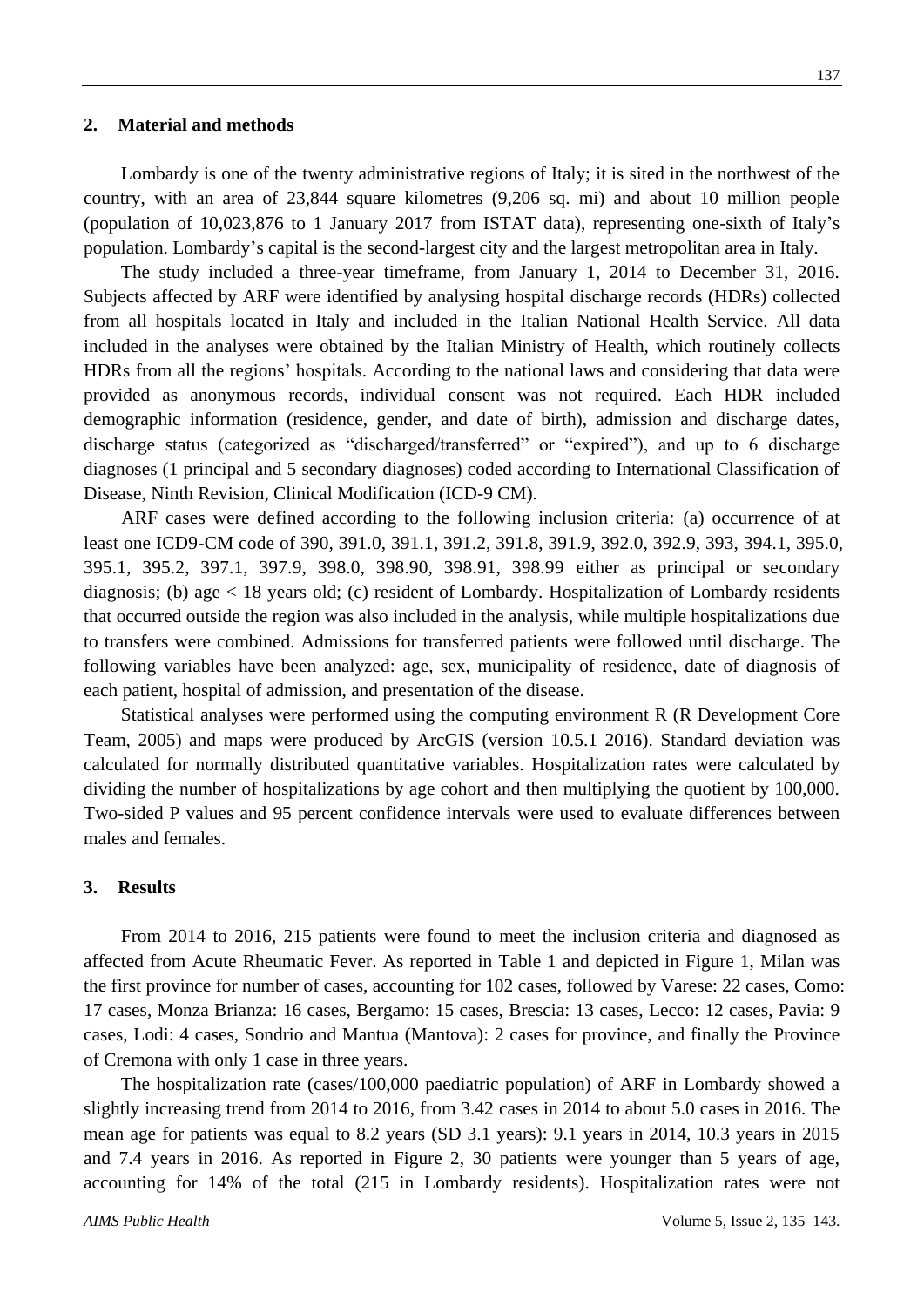statistically significantly different between males and females (4.45/100,000 *vs.* 4.30/100,000, respectively). Moreover, illness presented a typical seasonal trend with lower cases in autumn and then a steadily rises to its peak in April (Figure 3).

In 2014, the highest number of hospitalizations were diagnosed with "Chorea Rheumatic without mention of Cardiac Complications" (20% of total admissions) and "Chorea Rheumatic with Cardiac Complications" (18%) followed by "Acute Rheumatoid Endocarditis" (15%) and "Rheumatic Fever without mention of Cardiac Involvement" (10%).

In 2015, the diagnosis of "Acute Rheumatic Endocarditis" prevailed (17.7% of total admissions) followed by "Rheumatic Chorea without mention of Cardiac Complications" and "Rheumatic Fever without mention of Cardiac Involvement" (both 15.2%), and "Rheumatic Mitral Insufficiency" and "Unspecified acute Rheumatic Cardiac Disease" (12.7%).

In 2016, most patients were diagnosed with "Acute Rheumatic Endocarditis" (23.8% of total admissions), "Rheumatic Fever without Cardiac Complications" (16.7%) and "Chorea Rheumatic with Cardiac Complications" (14.3%).

**Table 1**. Summary of rates of incidence of paediatric Acute Rheumatic Fever per 100,000 residents.

|                                | 2014       |                  |                   | 2015       |                 |                   | 2016       |                 |                   | 2014-2016  |                 |                   |
|--------------------------------|------------|------------------|-------------------|------------|-----------------|-------------------|------------|-----------------|-------------------|------------|-----------------|-------------------|
| Province                       | Population | Cases            | Rate *<br>100.000 | Population | Cases           | Rate *<br>100.000 | Population | Cases           | Rate *<br>100.000 | Population | Cases           | Rate *<br>100.000 |
| <b>LECCO</b>                   | 58.572     | 4                | 6.83              | 57.979     | 5 <sup>†</sup>  | 8,62              | 57.389     | 3               | 5,23              | 173.940    | 12 <sub>1</sub> | 6.9               |
| <b>MILANO</b>                  | 529.174    | 25               | 4,72              | 527.147    | $44$ î          | 8,35              | 529.011    | 33 <sup>†</sup> | 6,24              | 1.585.332  | 102             | 6,43              |
| COMO                           | 101.075    | 1                | 0,99              | 100.825    | 3               | 2,98              | 100.227    | 13 <sup>†</sup> | 12,97             | 302.127    | 17              | 5.63              |
| <b>VARESE</b>                  | 148.170    | 5                | 3,37              | 148.273    | 7               | 4,72              | 147.985    | 10 <sub>1</sub> | 6,76              | 444.428    | 22              | 4,95              |
| <b>PAVIA</b>                   | 82.862     | 5                | 6,03              | 82.762     | $\mathbf{1}$    | 1,21              | 82.497     | 3               | 3,64              | 248.121    | 9               | 3,63              |
| <b>MONZA</b><br><b>BRIANZA</b> | 148.994    | 9                | 6,04              | 148.884    | 2               | 1,34              | 148.826    | 5               | 3,36              | 446.704    | 16              | 3,58              |
| <b>LODI</b>                    | 39.094     | $\boldsymbol{0}$ | $\boldsymbol{0}$  | 39.021     | $\mathbf{1}$    | 2,56              | 38.867     | 3               | 7,72              | 116.982    | 4               | 3,42              |
| <b>BERGAMO</b>                 | 203.630    | 4                | 1,96              | 202.890    | $2\downarrow$   | 0,991             | 201.212    | 9               | 4,47              | 607.732    | 15              | 2,47              |
| <b>SONDRIO</b>                 | 30.247     | $\overline{0}$   | $\mathbf{0}$      | 29.880     | $\mathbf{1}$    | 3,35              | 29.561     | 1               | 3,38              | 89.688     | $\overline{c}$  | 2,23              |
| <b>BRESCIA</b>                 | 228.002    | 3                | 1,32              | 226.986    | $\tau$          | 3,08              | 225.196    | $3\downarrow$   | 1,33              | 680.184    | $13\downarrow$  | 1,91              |
| <b>MANTUA</b>                  | 68.171     | 1                | 1,47              | 67.988     | $\overline{0}$  | $\overline{0}$    | 67.433     | $\mathbf{1}$    | 1,48              | 203.592    | $2\downarrow$   | 0,98              |
| <b>CREMONA</b>                 | 57.783     | 1                | 1,73              | 57.492     | $\overline{0}$  | $\overline{0}$    | 57.115     | $\overline{0}$  | $\overline{0}$    | 172.390    | $1\downarrow$   | 0,58              |
| <b>LOMBARDIA</b>               | 1.695.774  | 58               | 3,42              | 1.690.127  | $\overline{23}$ | 4,32              | 1.685.319  | 84              | 4,98              | 5.071.220  | 215             | 4,24              |

↑: high incidence rate by column, ↓: low incidence rate by column.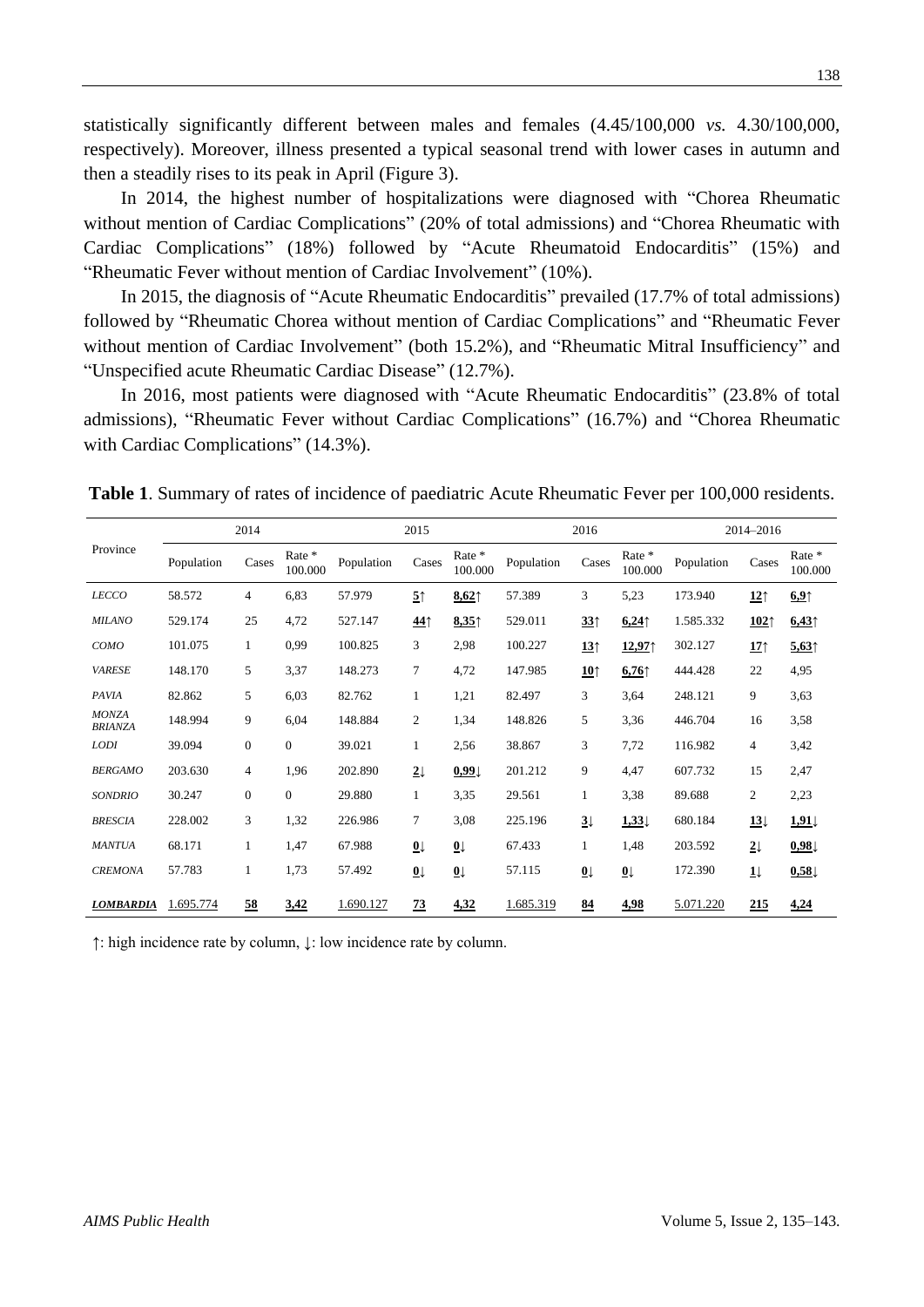

**Figure 1**. Geographic distribution of paediatric rheumatic cases in Lombardy (2014–2016).



**Figure 2.** Number of hospital admissions divided by age and sex.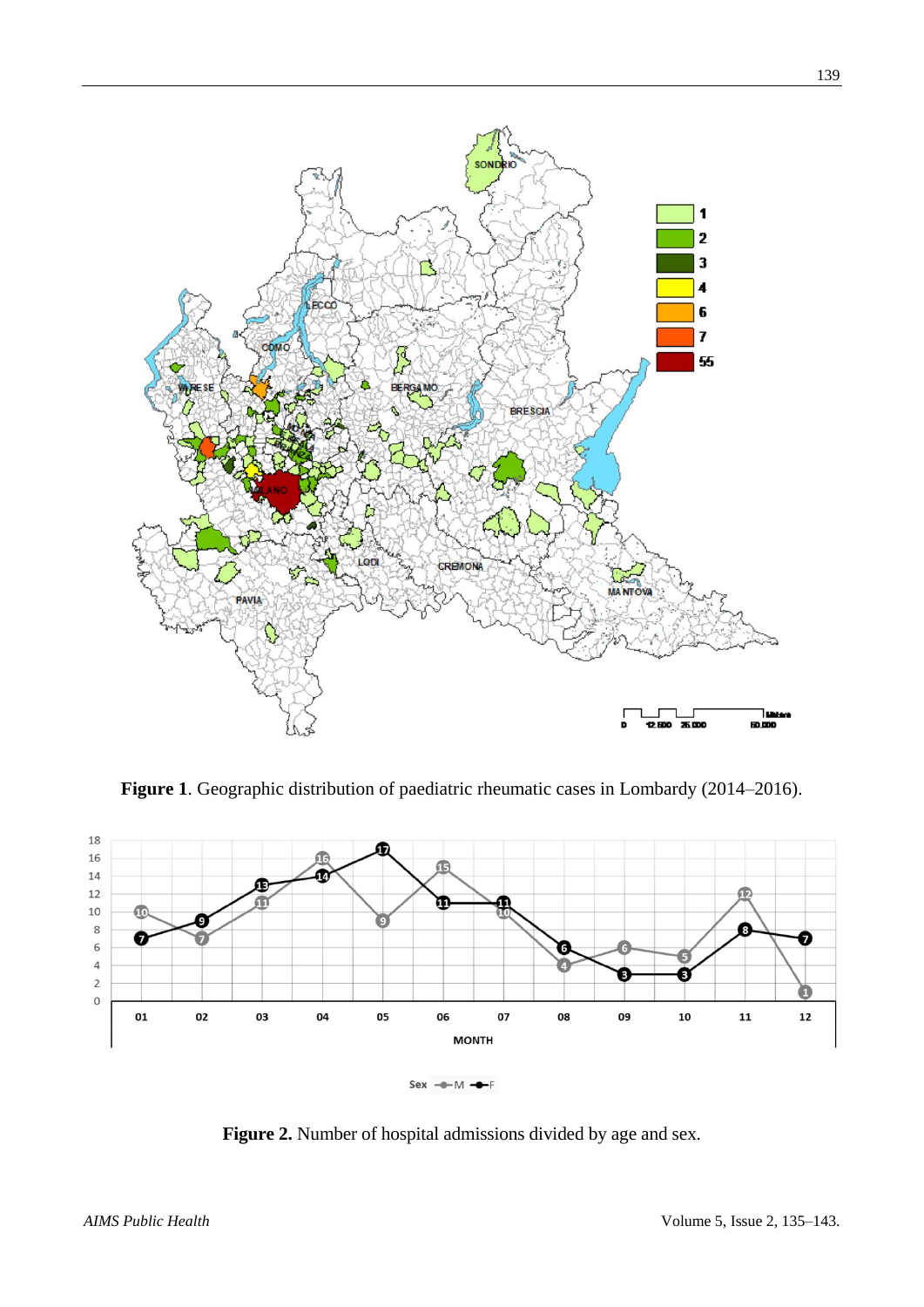

**Figure 3**. Number of hospital admissions divided by month of hospitalization in all patients (A) and in males vs females (B).

## **4. Discussion**

Acute Rheumatic Fever (ARF) confirms to be still a current public health problem in Italy and to date it can be not considered a negligible disease in developed Countries. The real doubt is, therefore, if it can be considered a neglected disease. The question is difficult to answer but this study offers some findings that could help to clarify epidemiology of ARF among Italian paediatric population requiring hospitalization. A first finding of interest is that a significant number of paediatric ARF cases were recorded during each of all three years of the study, showing also an increasing trend from 2014 to 2016. We are well aware that three years are probably too short a period for evaluating trend but, noteworthy, there was no year without cases, suggesting that in Lombardy ARF shows to have the characteristics of an "endemic" disease with low incidence. Moreover, if the observed trend should be confirmed in future years, it would represent an inversion with respect to the past century when a decline in the incidence of acute rheumatic fever in developed countries has been observed as consequence of improved public hygiene and widespread use of antibiotics. To date, ARF seems to be a rare but not negligible disease not only in Lombardy, where we estimated about 4 cases per 100,000 children requiring hospitalization because of ARF or ARF complications, but also in other European countries. In this sense, our estimates are quite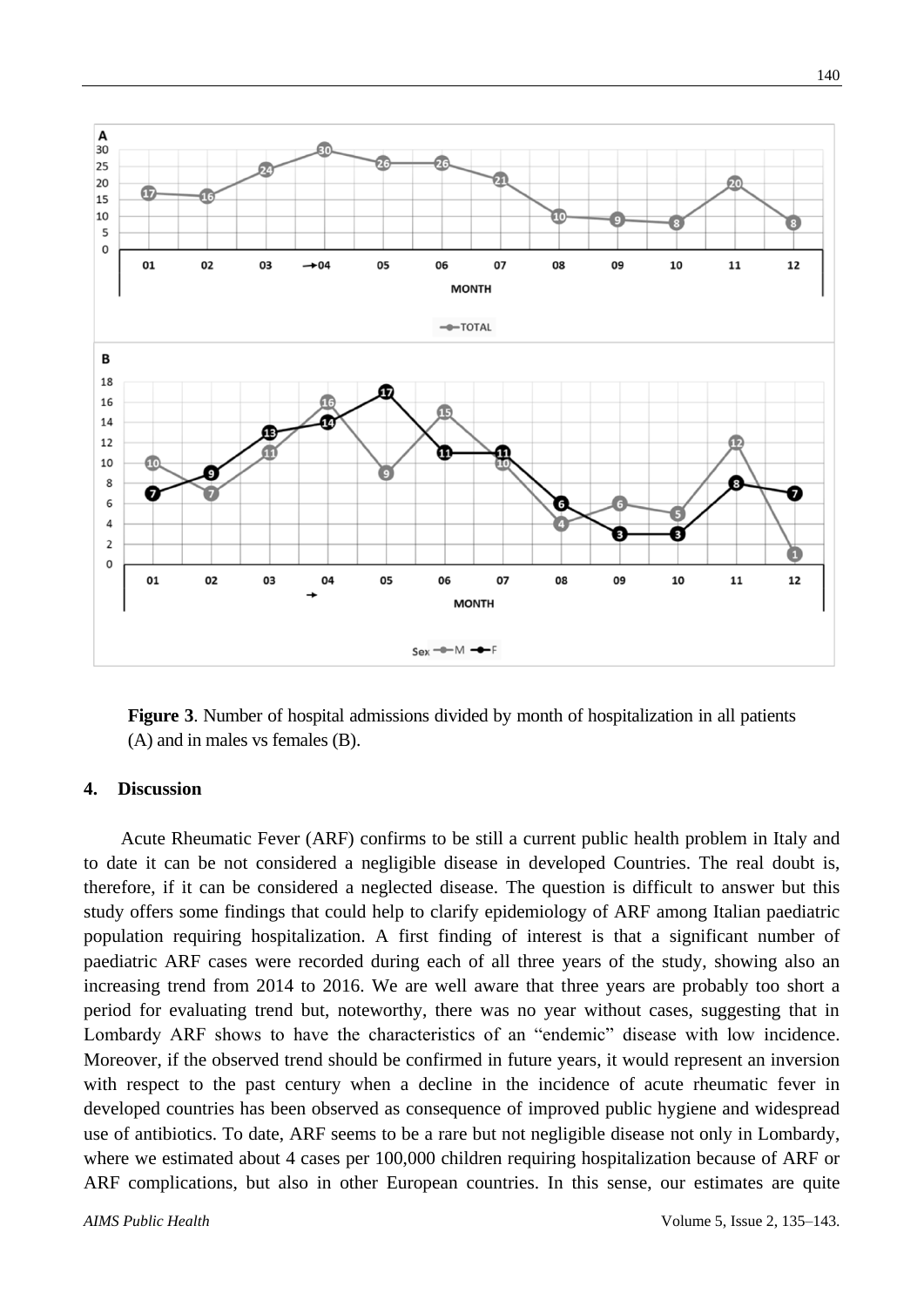similar to those observed in Abruzzo, another Italian region, in the period 2000**–**2009, where 88 cases were found with an average annual incidence rate of 4.10 cases for 100,000 years-child [5]. Otherwise, the recent ARF outbreak in Slovenia revealed that the disease is still present in southern central Europe with an estimated annual incidence of 1.25 cases per 100,000 children [24]. These last data seem to be lower than those reported in our experience and in the other study previously cited and carried out in Abruzzo. The reasons for this difference could be attributed, at least in part, to the different study methods and we cannot exclude that some ARF cases reported in our study are not incident cases but prevalent ones. However, this hypothesis would explain only a limited part of the difference and further investigations may be required for clarifying these regional variations.

Differently, no significant regional variations with respect to other studies were found in distribution of ARF complications. Our data showed that rheumatic carditis was the most frequent complication accounting for 61% of all diagnosis, which is similar to the other published data, in which it ranges from 45% to 95% [25,26]. Also the increase in the rate of hospitalization of patients with ARF, from March to July, with a peak in April and a second mild peak in November has been reported by other authors and it is in agreement with the seasonal variability of pharyngitis, which is caused by group A beta-haemolytic streptococci and is most often diagnosed in the winter and spring [27] or in the fall and winter [28,29]. Sydenham's chorea was reported in 26% of cases, although some authors observed rates to a minimum of 15**–**17% [30]. Some publications indicate rates of 6**–**31% and even 49% [31].

Finally, the mean age of patients with ARF in our study corresponds to the age reported by other authors [32]. Our study could be affected by some limitations that should be taken into account as the possibility that some ARF cases have not been hospitalized and thus not included in our analysis. Moreover, the lack of information about patient nationality could have underestimated the contribution of immigration in a region as Lombardy that, in the past decades, has received a very high number of people especially from Africa [12**–**14]. Unfortunately, the precise picture of the disease burden attributable to this microorganism is difficult to quantify, especially in contexts such as the Italian one, where ARF is not included among the diseases subject to notification. In such a context, hospital discharge databases may be the only way to understand, accurately and economically, the epidemiology of this disease. Despite these possible limitations, at our best knowledge this is the largest population study carried out in an Italian region. Two main messages come from our experience. The first is that ARF is a disease that cannot be considered eliminated in Lombardy and the second one is that, surprisingly, an increasing trend should stimulate further studies on this topic.

#### **5. Conclusion**

AFR is one of the main causes of heart disease among young people and it is still present in developing countries, but not only in these. In recent decades, there has been a new increase in ARF incidence in European countries and results obtained in the present study unquestionably agree with this datum. The increasing trend that we have found also suggests the needs for multidisciplinary, specialist, paediatric approach involving several professionals who, in addition to the paediatrician of free choice, promote evidence based medicine management of the disease during all phases of ARF. The involvement of the paediatrician is fundamental, both to prevent the disease and to follow the young patients affected by this disease. Every paediatrician should always bear in mind the risk of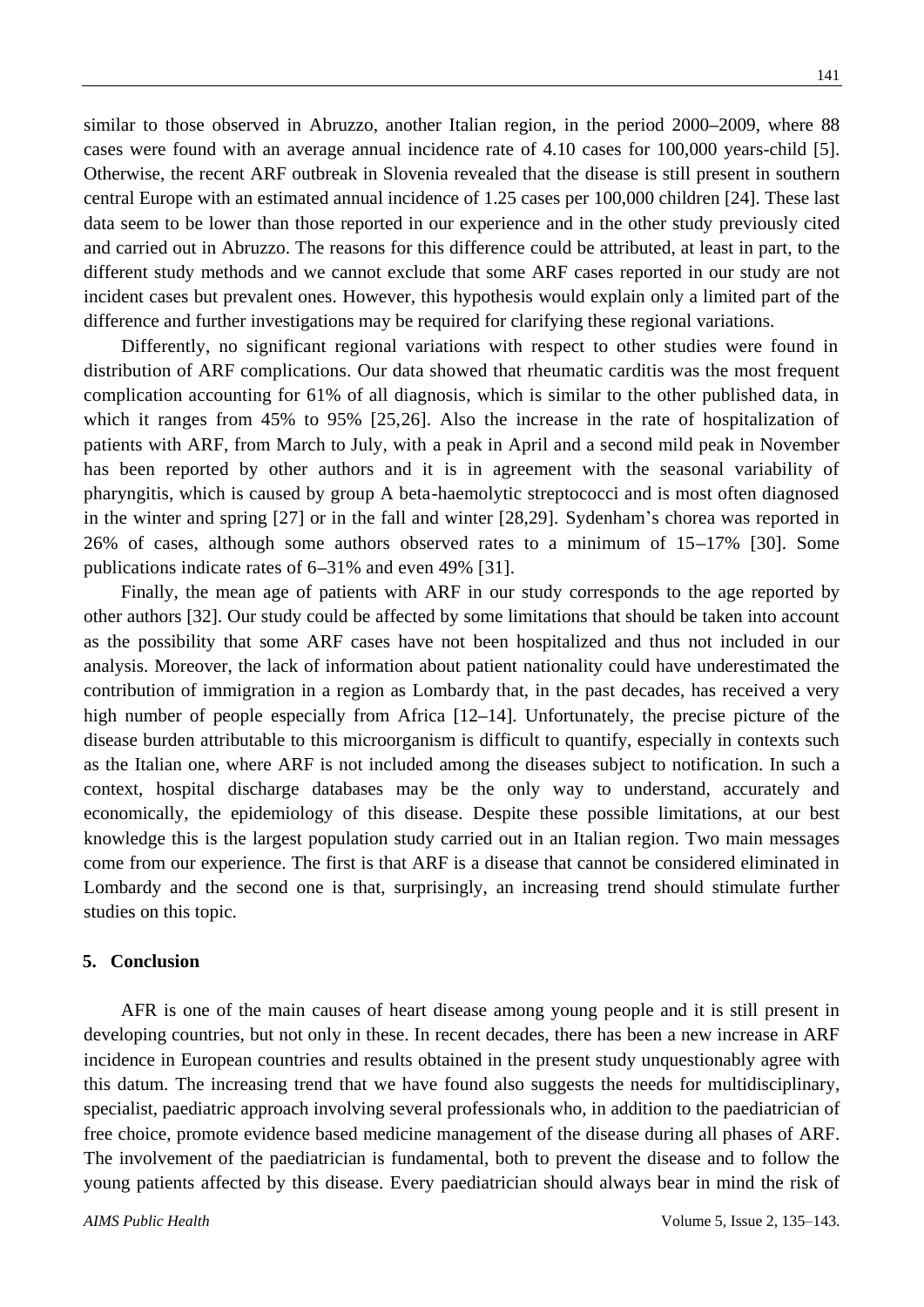ARF and, therefore, should not underestimate even first symptoms attributable to a possible infection with group A beta-hemolytic Streptococcus.

However, ARF management, which involves patients since their childhood, requires coordination, often throughout life, between prevention, diagnosis, treatment, psychological, rehabilitative and social assistance. For these reasons, it will be essential to develop appropriate tools for organization and communication in this area.

# **Conflicts of interest**

The authors declare no conflicts of interest in this paper.

### **References**

- 1. Carapetis JR, Steer AC, Mulholland EK, et al. (2005) The global burden of group A streptococcal diseases. *Lancet Infect Dis* 5: 685–694.
- 2. Jones TD (1944) The diagnosis of rheumatic fever. *J Am Med Assoc* 126: 481–484.
- 3. Seckeler MD, Barton LL, Brownstein R (2010) The persistent challenge of rheumatic fever in the Northern Mariana Islands. *Int J Infect Dis* 14: e226–e229.
- 4. Carapetis JR, Currie BJ, Mathews JD (2000) Cumulative incidence of rheumatic fever in an endemic region: a guide to the susceptibility of the population? *Epidemiol Infect* 124: 239–244.
- 5. Breda L, Marzetti V, Gaspari S, et al. (2012) Population-based study of incidence and clinical characteristics of rheumatic fever in Abruzzo, central Italy, 2000–2009. *J Pediatr* 160: 832–836.
- 6. Carapetis JR, McDonald M, Wilson NJ (2005) Acute rheumatic fever. *Lancet* 366: 155–168.
- 7. Lawrence JG, Carapetis JR, Griffiths K, et al. (2013) Acute rheumatic fever and rheumatic heart disease: incidence and progression in the Northern Territory of Australia, 1997 to 2010. *Circulation* 128: 492–501.
- 8. Rothenbühler M, O'Sullivan CJ, Stortecky S, et al. (2014) Active surveillance for rheumatic heart disease in endemic regions: a systematic review and metaanalysis of prevalence among children and adolescents. *Lancet Glob Health* 2: 717–726.
- 9. Markowitz M (1985) The decline of rheumatic fever: role of medical intervention. Lewis W. Wannamaker Memorial Lecture. *J Pediatr* 106: 545–550.
- 10. Murray CJ, Vos T, Lozano R, et al. (2012) Disability-adjusted life years (DALYs) for 291 diseases and injuries in 21 regions, 1990–2010: a systematic analysis for the Global Burden of Disease Study 2010. *Lancet* 380: 2197–2223.
- 11. Global Burden of Disease Study 2013 Mortality and Causes of Death Collaborators (2015) Global, regional, and national age-sex specific all-cause and cause-specific mortality for 240 causes of death, 1990–2013: a systematic analysis for the Global Burden of Disease Study 2013. *Lancet* 385: 117–171.
- 12. Global Burden of Disease Study 2013 Collaborators (2015) Global, regional and national incidence, prevalence, and years lived with disability for 301 acute and chronic diseases and injuries in 188 countries, 1990–2013: a systematic analysis for the Global Burden of Disease Study 2013. *Lancet* 386:743–800.
- 13. Carapetis JR, Steer AC, Mulholland EK, et al. (2005) The global burden of group A streptococcal diseases. *Lancet Infect Dis* 5: 685–694.

142